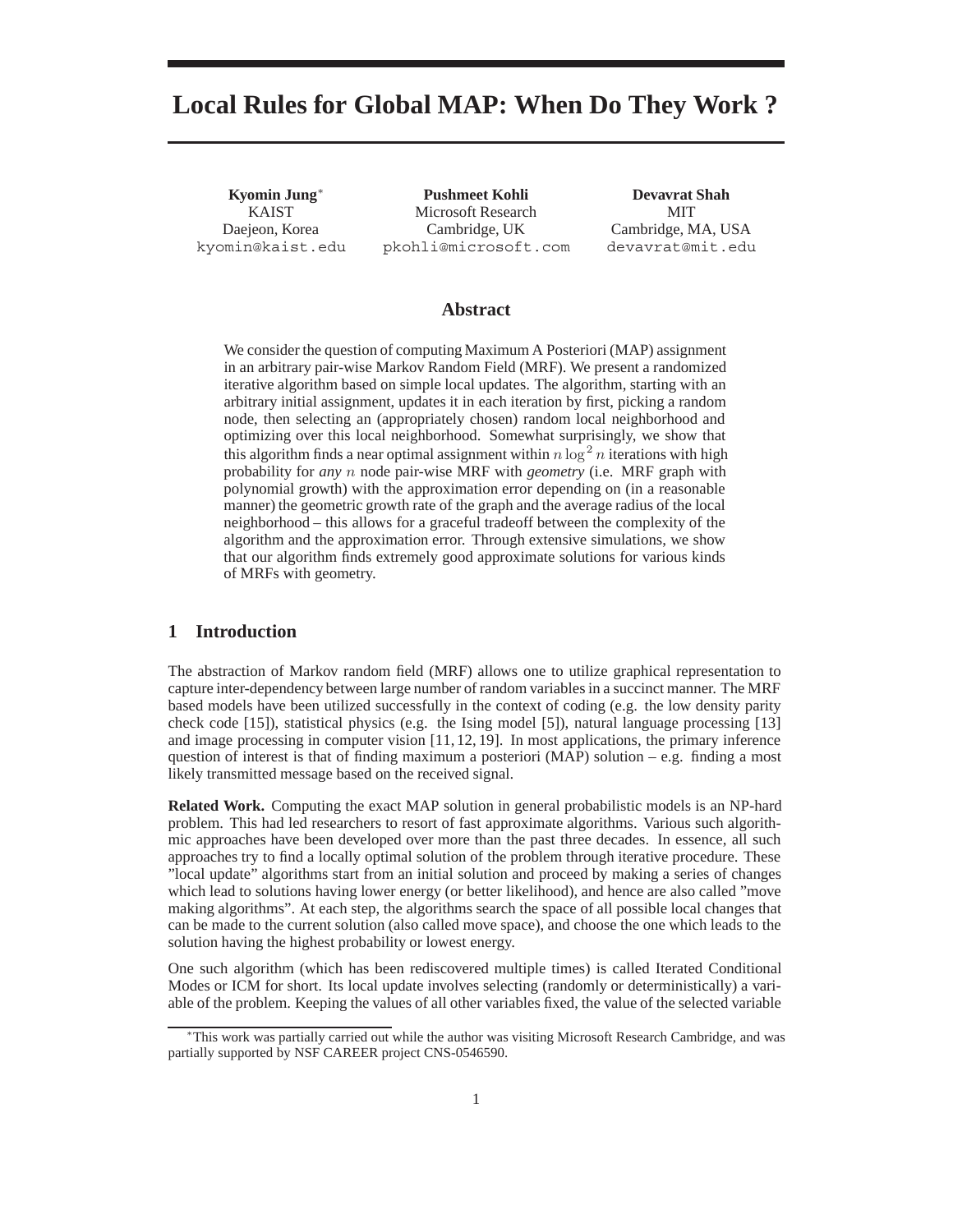is chosen which results in a solution with the maximum probability. This process is repeated by selecting other variables until the probability cannot be increased further.

The size of the move space is the defining characteristic of any such move making algorithm. A large move space means that more extensive changes to the current solution can be made. This makes the algorithm less prone to getting stuck in local minima and also results in a faster rate of convergence. Expansion and Swap are move making algorithms which search for the optimal move in a move space of size  $2^n$  where n is the number of random variables. For energy functions composed of metric pairwise potentials, the optimal move can be found in polynomial time by minimizing a submodular quadratic pseudo-boolean function [3] (or solving an equivalent minimum cost st-cut problem).

The last few years have seen a lot of interest in st-mincut based move algorithms for energy minimization. Komodakis et al. [9] recently gave an alternative interpretation of the expansion algorithm. They showed that expansion can be seen as solving the dual of a linear programming relaxation of the energy minimization problem. Researchers have also proposed a number of novel move encoding strategies for solving particular forms of energy functions. Veksler [18] proposed a move algorithm in which variables can choose any label from a range of labels. They showed that this move space allowed them to obtain better minima of energy functions with truncated convex pairwise terms. Kumar and Torr [10] have since shown that the range move algorithm achieves the same guarantees as the ones obtained by methods based on the standard linear programming relaxation.

A related popular algorithmic approach is based on max-product belief propagation (cf. [14] and [22]). In a sense, it can be viewed as an iterative algorithm that makes local updates based optimizing based on the immediate graphical structure. There is a long list of literature on understanding the conditions under which max-product belief propagation algorithm find correct solution. Specifically, in recent years a sequence of results suggest that there is an intimate relation between the maxproduct algorithm and a natural linear programming relaxation – for example, see [1, 2, 8, 16, 21].

We also note that Swendsen-Wang algorithm (SW) [17], a local flipping algorithm, has a philosophy similar to ours in that it repeats a process of randomly partitioning the graph, and computing an assignment. However, the graph partitioning of SW is fundamentally different from ours and there is no known guarantee for the error bound of SW.

In summary, all the approaches thus far with provable guarantees for local update based algorithm are primarily for linear or more generally convex optimization setup.

**Our Contribution.** As the main result of this paper, we propose a randomized iterative local algorithm that is based on simple local updates. The algorithm, starting with an arbitrary initial assignment, updates it in each iteration by first picking a random node, then its (appropriate) random local neighborhood and optimizing over this local neighborhood. Somewhat surprisingly, we show that this algorithm finds near optimal assignment within  $n \log^2 n$  iterations with high probability for graphs with *geometry* – i.e. graphs in which the neighborhood of each node within distance r grows graphs with *geometry* – i.e. graphs in which the neighborhood of each node within distance r grows no faster than a polynomial in r. Such graphs can have arbitrarily structure subject to this polynomial growth structure. We show that the approximation error depends gracefully on the average random radius of the local neighborhood and degree of polynomial growth of the graph. Overall, our algorithm can provide an  $\varepsilon$ -approximation MAP with  $C(\varepsilon)n \log^2 n$  total computation with  $C(\varepsilon)$ <br>depending only on  $\varepsilon$  and the degree of polynomial growth. The crucial novel feature of our algodepending only on  $\varepsilon$  and the degree of polynomial growth. The crucial novel feature of our algorithm is the appropriate selection of random local neighborhood rather than deterministic in order to achieve provable performance guarantee.

We note that near optimality of our algorithm does not depend on convexity property, or tree-like structure as many of the previous works; but only relies on geometry of the graphical structure which is present in many graphical models of interest such as those arising in image processing, wireless networks, etc.

We use our algorithm to verify its performance in simulation scenario. Specifically, we apply our algorithm to two popular setting: (a) a grid graph based pairwise MRF with varying node and edge interaction strengths, and (b) a grid graph based MRF on the weighted independent set (or hardcore) model. We find that with very small radius (within 3), we find assignment which within 1% (0.99 factor) of the MAP for a large range of parameters and upto graph of 1000 nodes.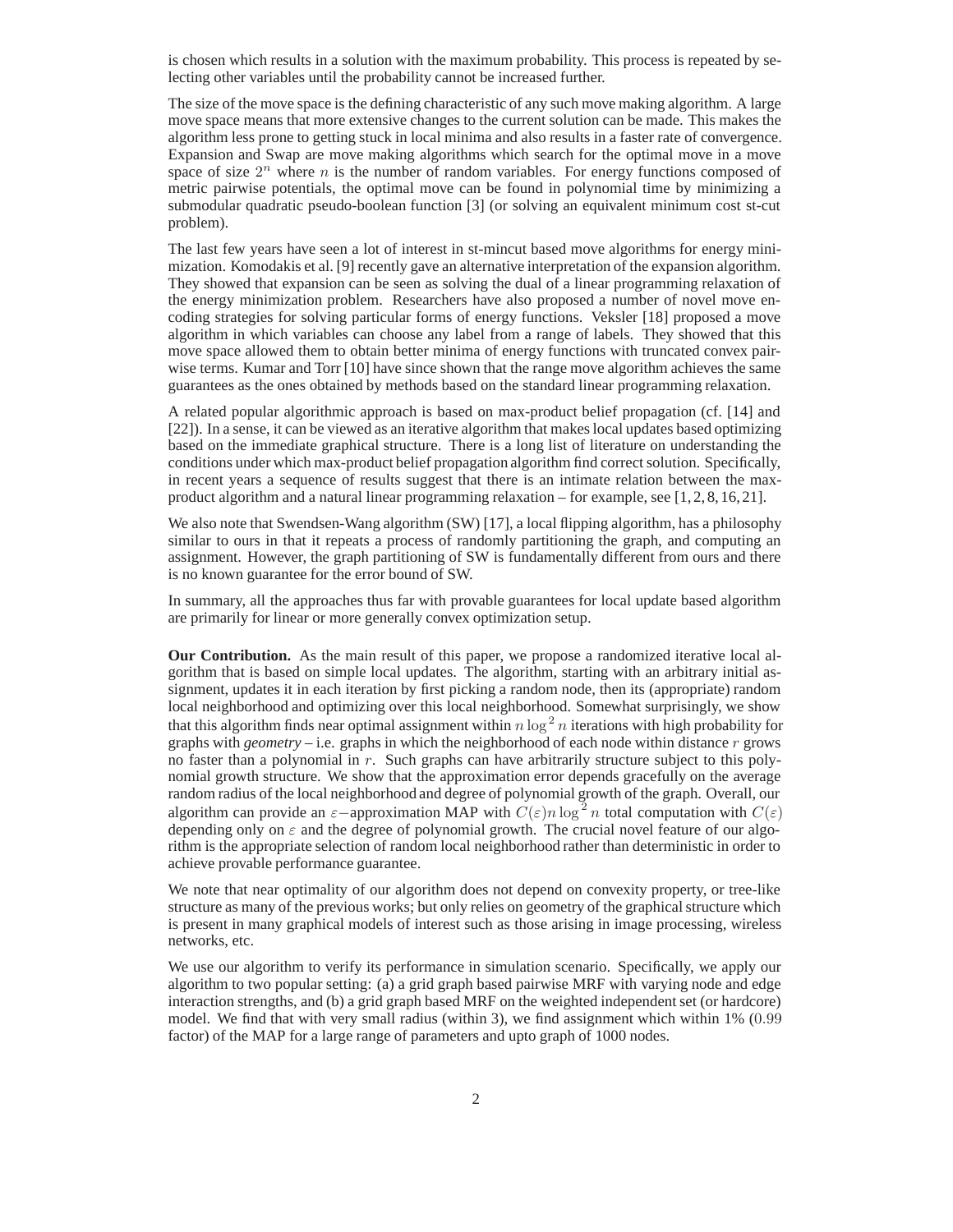**Organization.** We start by formally stating our problem statement and main theorem (Theorem 1) in Section 2. This is followed by a detailed description of the algorithm in Section 3. We present the sketch proof of the main result in Section 4. Finally, we provide a detailed simulation results in Section 5.

## **2 Main Results**

We start with the formal problem description and useful definitions/notations followed by the statement of the main result about performance of the algorithm. The algorithm will be stated in the next section.

**Definitions & Problem Statement.** Our interest is in a pair-wise MRF defined next. We note that, formally all (non pair-wise) MRFs are equivalent to pair-wise MRFs – e.g. see [20].

**Definition 1** (Pair-wise MRF). A pair-wise MRF based on graph  $G = (V, E)$  with  $n = |V|$  vertices *and edge set* E *is defined by associated a random variable*  $X_v$  *with each vertex*  $v \in V$  *taking value in finite alphabet set*  $\Sigma$ *; the joint distribution of*  $\mathbf{X} = (X_v)_{v \in V}$  *defined as* 

$$
\Pr[\mathbf{X} = \mathbf{x}] \propto \prod_{v \in V} \Psi_v(x_v) \cdot \prod_{(u,v) \in E} \Psi_{uv}(x_u, x_v) \tag{1}
$$

*where*  $\Psi_v : \Sigma \to \mathbb{R}_+$  *and*  $\Psi_{uv} : \Sigma^2 \to \mathbb{R}_+$  *are called node and edge potential functions.*<sup>1</sup>

In this paper, the question of interest is to find the maximum a posteriori (MAP) assignment  $x^* \in$  $\Sigma^n$ , i.e.

$$
\mathbf{x}^* \in \arg\max_{\mathbf{x} \in \Sigma^n} \Pr[\mathbf{X} = \mathbf{x}].
$$

Equivalently, from the optimization point of view, we wish to find an optimal assignment of the problem

$$
\text{maximize} \quad H(\mathbf{x}) \qquad \text{over} \qquad \mathbf{x} \in \Sigma^n,
$$

where

$$
H(\mathbf{x}) = \sum_{v \in V} \ln \Psi_v(x_v) + \sum_{(u,v) \in E} \ln \Psi_{uv}(x_u, x_v).
$$

For completeness and simplicity of exposition, we assume that the function  $H$  is finite valued over  $\Sigma<sup>n</sup>$ . However, results of this paper extend for hard constrained problems such as the *hardcore* or *independent set* model.

In this paper, we will design algorithms for finding approximate MAP problem. Specifically, we call an assignment  $\hat{x}$  as an  $\varepsilon$ -approximate MAP if

$$
(1 - \varepsilon)H(\mathbf{x}^*) \le H(\widehat{\mathbf{x}}) \le H(\mathbf{x}^*).
$$

**Graphs with Geometry.** We define notion of graphs with geometry here. To this end, a graph  $G = (V, E)$  induces a natural 'graph metric' on vertices V, denoted by  $\mathbf{d}_{\mathbf{G}} : V \times V \to \mathbb{R}_+$  with  $d_{\mathbf{G}}(v, u)$  as the length of the shortest path between u and v; with it defined as  $\infty$  if there is no path between them.

**Definition 2** (Graph with Polynomial Growth)**.** *We call a graph* G *with polynomial growth of degree (or growth rate)*  $\rho$ *, if for any*  $v \in V$  *and*  $r \in \mathbb{N}$ *,* 

$$
|\mathbf{B}_G(v,r)| \leq C \cdot r^{\rho},
$$

*where*  $C > 0$  *is a universal constant and*  $\mathbf{B}_G(v,r) = \{w \in V | \mathbf{d}_G(w,v) < r\}.$ 

A large class of graph model naturally fall into the graphs with polynomial growth. To begin with, the standard d-dimensional regular grid graphs have polynomial growth rate  $d - e.g. d = 1$  is the line graph. More generally, in recent years in the context of computational geometry and metric embedding, the graphs with finite doubling dimensions have become popular object of study [6, 7].

<sup>&</sup>lt;sup>1</sup>We assume the positivity of  $\Psi_v$ 's and  $\Psi_u_v$ 's for simplicity of analysis.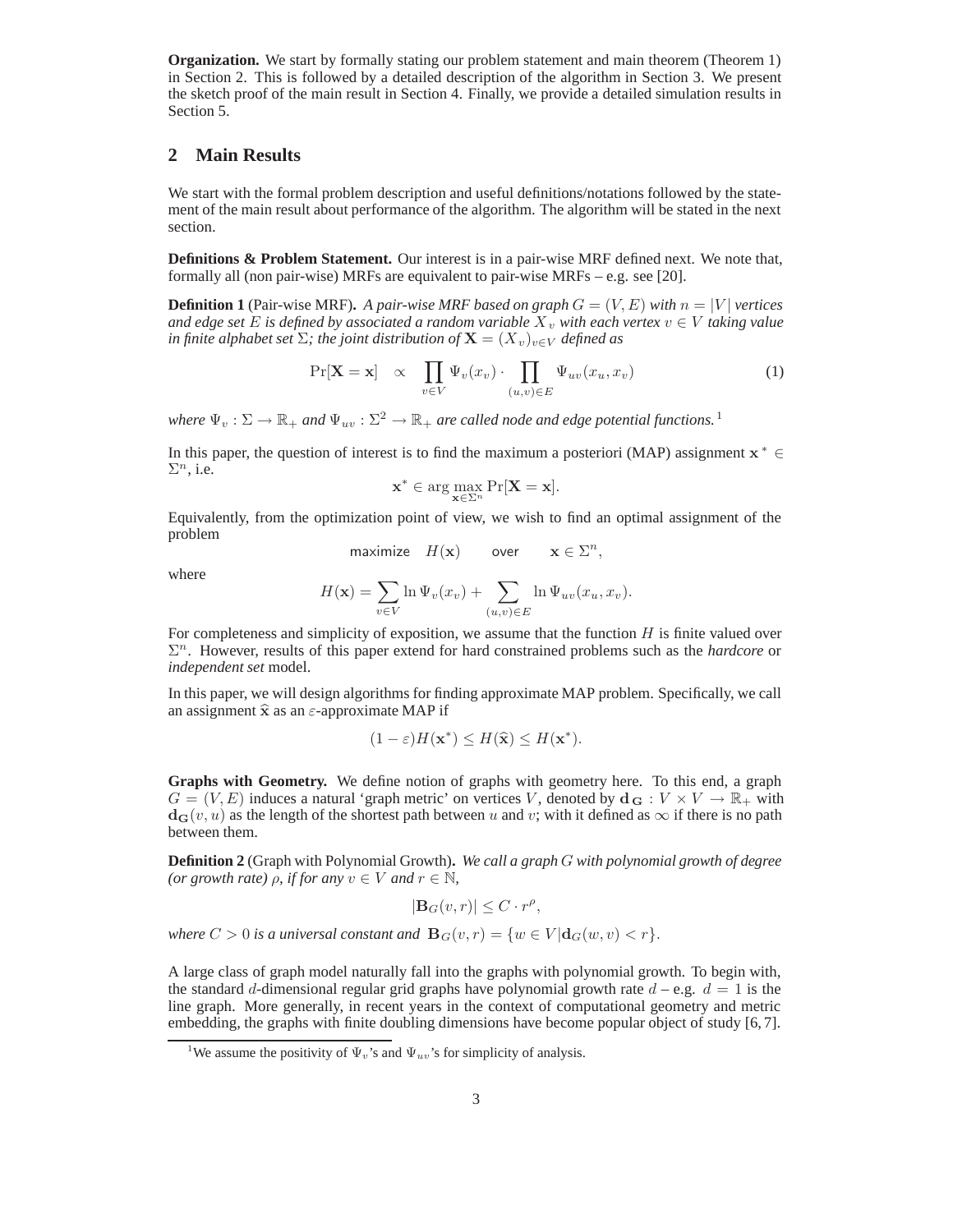It can be checked that a graph with doubling dimension  $\rho$  is also a graph with polynomial growth rate  $\rho$ . Finally, the popular geometric graph model where nodes are placed arbitrarily on a two dimensional surface with minimum distance separation and two nodes have an edge between them if they are within certain finite distance, then it is indeed a graph with finite polynomial growth rate.

**Statement of Main Result.** The main result of this paper is a randomized iterative algorithm based on simple local updates. In essence the algorithm works as follows. It starts with an arbitrary initial assignment. In each iteration, it picks a node, say  $v$  from all  $n$  nodes of  $V$ , uniformly at random and picks a random radius Q (as per specific distribution). The algorithm re-assigns values to all nodes within distance  $Q$  of node v with respect to graph distance  $d<sub>G</sub>$  by finding the optimal assignment for this local neighborhood subject to keeping the assignment to all other nodes the same. The algorithm LOC-ALGO described in Section 3 repeats this process for  $n \log^2 n$  many times. We show that LOC-ALGO finds near optimal solution with high probability as long as the graph has finite that LOC-ALGO finds near optimal solution with high probability as long as the graph has finite polynomial growth rate.

**Theorem 1.** *Given MRF based on graph*  $G = (V, E)$  *of*  $n = |V|$  *nodes with polynomial growth rate*  $ρ$  *and approximation parameter*  $ε ∈ (0, 1)$ *, our algorithm* LOC-ALGO *with*  $O(log(1/δ)n log n)$ *iterations produces a solution* **<sup>x</sup>** *such that*

$$
\Pr[H(\mathbf{x}^*) - H(\widehat{\mathbf{x}}) \le 2\varepsilon H(\mathbf{x}^*)] \ge 1 - \delta - \frac{1}{poly(n)}.
$$

*And each iteration takes at most* <sup>ζ</sup>(ε, ρ) *computation, with*

$$
\zeta(\varepsilon,\rho) \leq |\Sigma|^{CK(\varepsilon,\rho)^\rho},
$$

*where*  $K(\varepsilon, \rho)$  *is defined as* 

$$
K = K(\varepsilon, \rho) = \frac{8\rho}{\varphi} \log \left( \frac{8\rho}{\varphi} \right) + \frac{4}{\varphi} \log C + \frac{4}{\varphi} \log \frac{1}{\varphi} + 2 \quad \text{with} \quad \varphi = \frac{\varepsilon}{5C2\rho}.
$$

In a nutshell, Theorem 1 say that the complexity of the algorithm for obtaining an  $\varepsilon$ -approximation scales almost linearly in n, double exponentially in  $1/\varepsilon$  and  $\rho$ . On one hand, this result establishes that it is indeed possible to have polynomial (or almost linear) time approximation algorithm for arbitrary pair-wise MRF with polynomial growth. On the other hand, though theoretical bound on the pre-constant  $\zeta(\varepsilon, \rho)$  as function of  $1/\varepsilon$  and  $\rho$  is not very exciting, our simulations suggest (see Section 5) that even for hard problem setup, the performance is much more optimistic than predicted by these theoretical bounds. Therefore, as a recommendation for a system designer, we suggest use of smaller 'radius' distribution in algorithm described in Section 3 for obtaining good algorithm.

#### **3 Algorithm Description**

In this section, we provide details of the algorithm intuitively described in the previous section. As noted earlier, the algorithm iteratively updates its estimation of MAP, denoted by  $\hat{\mathbf{x}}$ . Initially, the  $\hat{\mathbf{x}}$  is chosen arbitrarily. Iteratively, at each step a vertex  $v \in V$  is chosen uniformly at random along with a random radius Q that is chosen independently as per distribution Q. Then, select  $\mathcal{R} \subset V$ , the local neighborhood (or ball) of radius Q around v as per graph distance  $\mathbf{d}_{\mathbf{G}}$ , i.e.  $\{w \in V | \mathbf{d}_{\mathbf{G}}(u, w) < Q\}$ . Then while keeping the assignment of all nodes in  $V \backslash \mathcal{R}$  fixed as per  $\hat{\mathbf{x}} = (\hat{x}_v)_{v \in V}$ , find MAP assignment  $\mathbf{x}^{*,\mathcal{R}}$  restricted to nodes of R. And, update the assignment of nodes in  $v \in \mathcal{R}$  as per **x**<sup>∗, $\overline{\mathcal{R}}$ . A caricature of an iteration is described in Figure 1. The precise description of the algorithm</sup> is given in Figure 2.

In order to have good performance, it is essential to choose appropriate distribution **Q** for selection of random radius Q each time. Next, we define this distribution which is essentially a *truncated Geometric* distribution. Specifically, given parameters  $\varepsilon \in (0,1)$  and the polynomial growth rate  $\rho$ (with constant C) of the graph, define  $\varphi = \frac{\varepsilon}{5C2\rho}$ , and

$$
K = K(\varepsilon, \rho) = \frac{8\rho}{\varphi} \log \left( \frac{8\rho}{\varphi} \right) + \frac{4}{\varphi} \log C + \frac{4}{\varphi} \log \frac{1}{\varphi} + 2.
$$

Then, the distribution (or random variable) **Q** is defined over integers from 1 to  $K(\varepsilon, \rho)$  as

$$
\Pr[\mathbf{Q} = i] = \begin{cases} \varphi(1-\varphi)^{i-1} & \text{if } 1 \le i < K(\varepsilon, \rho) \\ (1-\varphi)^{K-1} & \text{if } i = K(\varepsilon, \rho) \end{cases}.
$$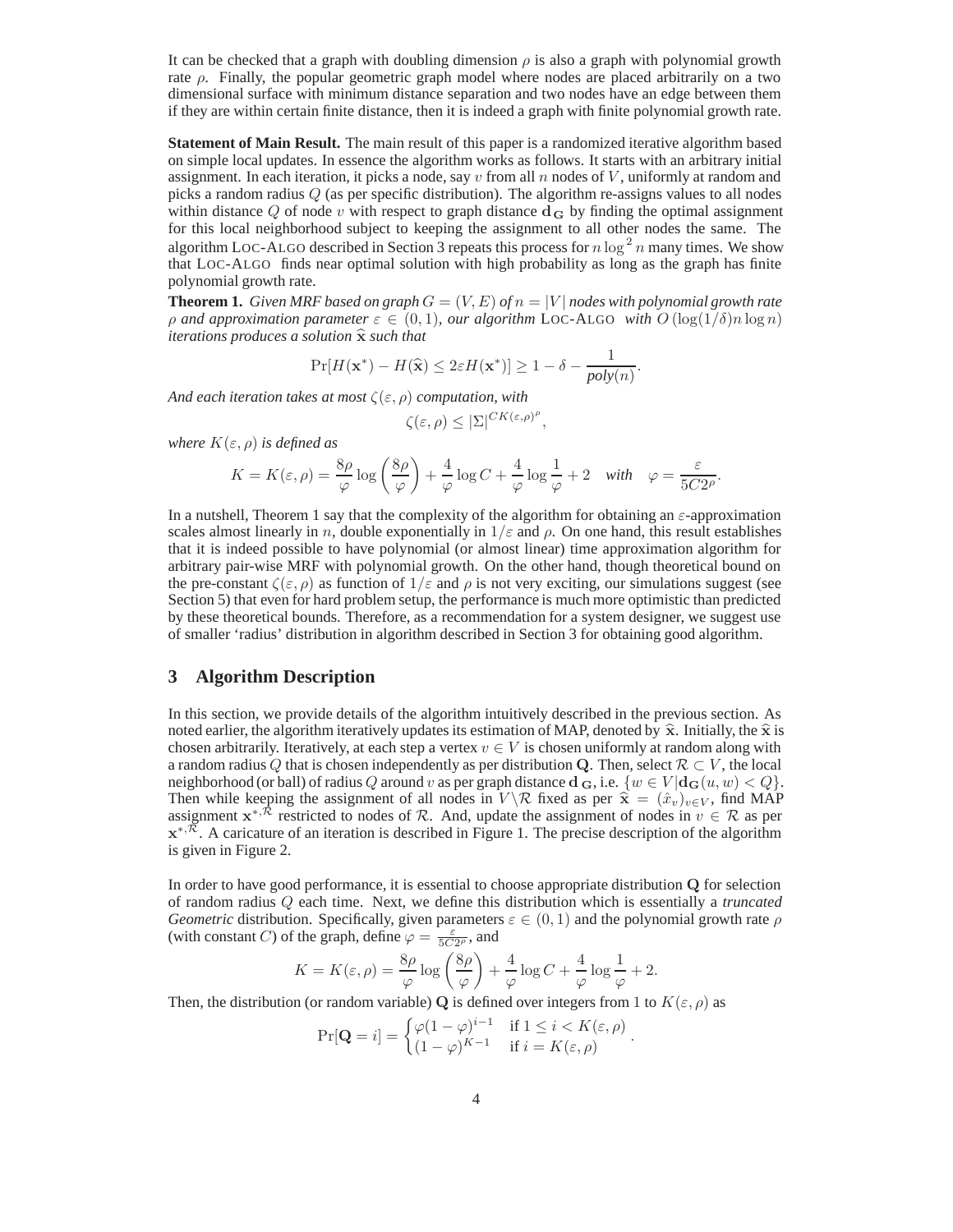

 $\Pr[Q = i] = \varepsilon(1-\varepsilon)^{i-1}$  for  $i = 1, 2, 3, ..., (K-1)$ 





(0) Input: MRF  $G = (V, E)$  with  $\phi_i(\cdot), i \in V$ ,  $\psi_{ij}(\cdot, \cdot), (i, j) \in E$ . (1) Initially, select  $\hat{\mathbf{x}} \in \Sigma^n$  arbitrarily. (2) Do the following for  $n \log^2 n$  many times : (a) Choose an element  $u \in V$  uniformly at random. (b) Draw a random number Q according to the distribution **Q**. (c) Let  $\mathcal{R} \leftarrow \{w \in V | \mathbf{d}_{\mathbf{G}}(u, w) < Q\}.$ (d) Through dynamic programming (or exhaustive computation) find an exact MAP  $\mathbf{x}^{*,\mathcal{R}}$  for  $\mathcal{R}$  while fixing all the other assignment of **<sup>x</sup>** value outside <sup>R</sup>. (e) Change values of  $\hat{\mathbf{x}}$  for  $\mathcal{R}$  by  $\mathbf{x}^{*,\mathcal{R}}$ .  $(3)$  Output  $\hat{\mathbf{x}}$ .

Figure 2: Algorithm for approximate MAP computation.

## **4 Proof of Theorem 1**

In this section, we present proof of Theorem 1. To that end, we will prove the following Lemma.

**Lemma 1.** *If we run the* LOC-ALGO *with*  $(2n \ln n)$  *iterations, with probability at least*  $1 - 1/n$ *, we have*

$$
(1 - \varepsilon)H(\mathbf{x}^*) \leq \mathbb{E}[H(\hat{\mathbf{x}})] \leq H(\mathbf{x}^*).
$$

From Lemma 1, we obtain Theorem 1 as follows. Define  $T = 2 \log(1/\delta)$ , and consider LOC-ALGO with  $(2Tn \ln n)$  iterations. From the fact that  $H(\mathbf{x}^*) - H(\hat{\mathbf{x}}) \geq 0$ , and by the Markov inequality applied to  $H(\mathbf{x}^*) - H(\hat{\mathbf{x}})$  with Lemma 1, we have that after  $(2n \ln n)$  iterations,

$$
\Pr[H(\mathbf{x}^*) - H(\widehat{\mathbf{x}}) \le 2\varepsilon H(\mathbf{x}^*)] \ge \frac{1}{2}.\tag{2}
$$

Note that (2) is true for any initial assignment of LOC-ALGO. Hence for each  $1 \le t \le T$ , after  $(2tn \ln n)$  iterations (2) holds independently with probability  $1 - 1/n$ . Also, note that  $H(\hat{\mathbf{x}})$  is  $(2tn \ln n)$  iterations, (2) holds independently with probability  $1 - 1/n$ . Also, note that  $H(\hat{\mathbf{x}})$  is increasing monotonically. Hence,  $H(\mathbf{x}^*) - H(\hat{\mathbf{x}}) > 2\varepsilon H(\mathbf{x}^*)$  holds after  $(2Tn \ln n)$  iterations only if the same holds after  $(2tn \ln n)$  iterations for all  $1 \le t \le T$ . Hence, after  $(2Tn \ln n)$  iterations, we have  $Pr[H(\mathbf{x}^*) - H(\hat{\mathbf{x}})] \leq 2\varepsilon H(\mathbf{x}^*)$   $\geq 1 - \delta - 1/\text{poly}(n)$ , which proves the first part of Theorem 1.

For the total computation bound in Theorem 1, note that each iteration of LOC-ALGO involves dynamic programming over a local neighborhood of radius at most  $K = K(\varepsilon, \rho)$  around a node.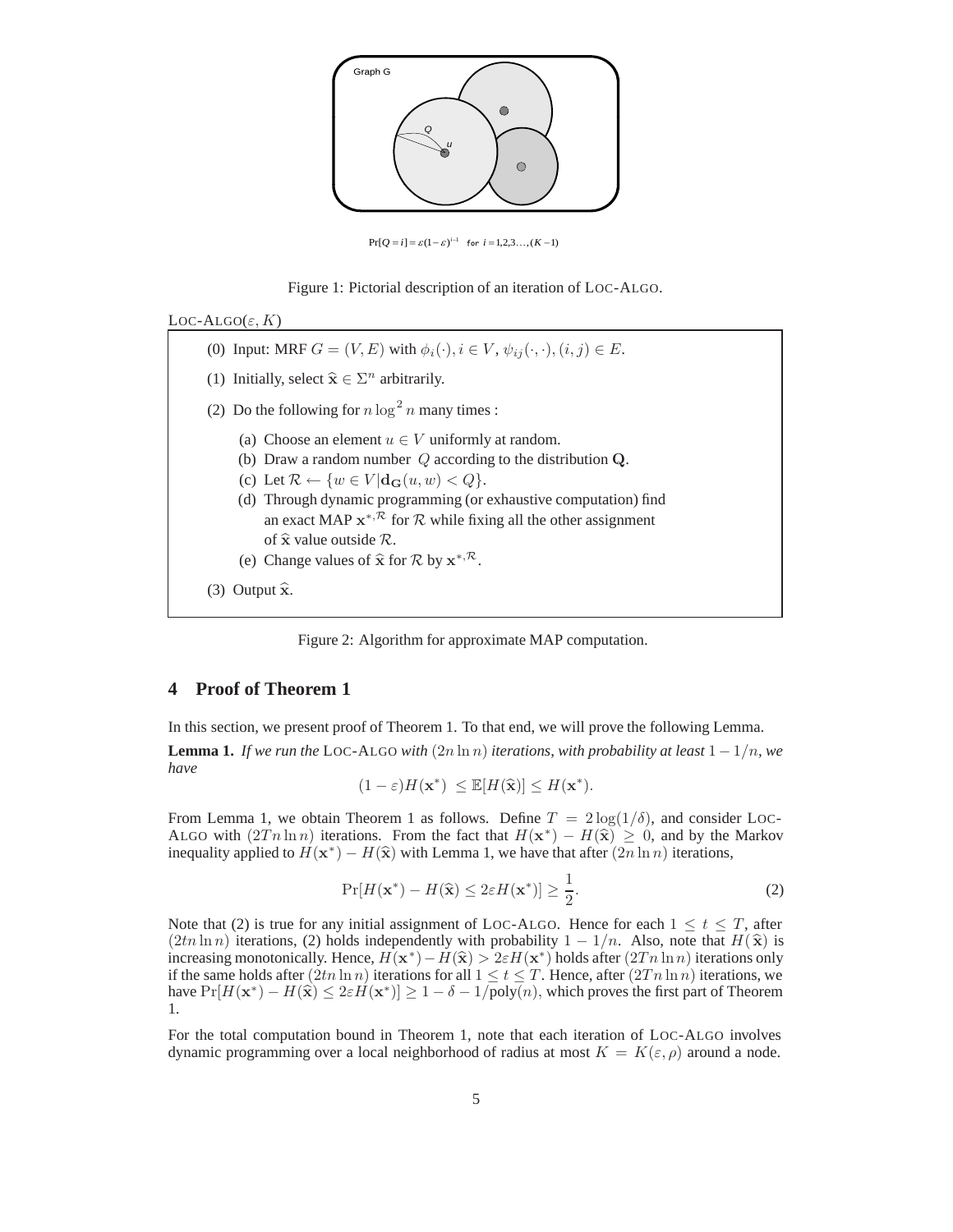This involves, due to the polynomial growth condition, at most  $CK^{\rho}$  nodes. Each variable can takes at most <sup>|</sup>Σ<sup>|</sup> different values. Therefore, dynamic programming (or exhaustive search) can take at most  $|\Sigma|^{CK^{\rho}}$  operations as claimed.

**Proof of Lemma 1.** First observe that by the standard argument in the classical coupon collector problem with n coupons (e.g. see [4]), it follows that after  $2n \ln n$  iterations, with probability at least  $1 - 1/n$ , all the vertices of V will be chosen as 'ball centers' at least once.

**Error bound.** Now we prove that if all the vertices of V are chosen as 'ball centers' at least once, the answer  $\hat{\mathbf{x}}$  generated by LOC-ALGO after  $2n \ln n$  iterations, is indeed an  $\varepsilon$ -approximation on average. To this end, we construct an imaginarily set of edges as follows. Imagine that the procedure (2) of LOC-ALGO is done with an iteration parameter  $t \in \mathbb{Z}_+$ . Then for each vertex  $v \in V$ , we assign the largest iteration number t such that the chosen ball  $R$  at the iteration t contains w. That is,

 $T(v) = \max\{t \in \mathbb{Z}_+ |$  LOC-ALGO chooses v as a member of R at iteration t $\}$ .

Clearly, this is well defined algorithm is run till each node is chosen as the 'ball center' at least once. Now define an *imaginary boundary set* of LOC-ALGO as

$$
\mathcal{B} = \{(u, w) \in E | T(u) \neq T(w) \}.
$$

Now consider graph  $G' = (V, E \setminus B)$  obtained by removing edges B from G. In this graph, nodes of the same connected component have same  $T(.)$  value. Next, we state two I emmas that will be of the same connected component have same  $T(\cdot)$  value. Next, we state two Lemmas that will be crucial to the proof of the Theorem. Proof of Lemmas 2 and 3 are omitted.

**Lemma 2.** *Given two MRFs*  $\mathbf{X}_1$  *and*  $\mathbf{X}_2$  *on the same graph*  $\mathcal{G} = (\mathcal{V}, \mathcal{E})$  *with identical edge potentials*  $\{y_{i\cdot\ell}(\cdot, \cdot)\}_{i\in\mathcal{E}}$  *(i j)*  $\in\mathcal{E}$  *but distinct node notentials*  $\{y_i^1(\cdot)\}_{i\$ *tentials*  $\{\psi_{ij}(\cdot,\cdot)\},\ (i,j) \in \mathcal{E}$  *but distinct node potentials*  $\{\phi_i^1(\cdot)\},\{\phi_i^2(\cdot)\}, i \in \mathcal{V}$  *respectively. For each*  $i \in \mathcal{V}$  *define*  $\phi_i^D = \max_{i,j} |\phi_i^1(\sigma) - \phi_i^2(\sigma)|$  *Finally for*  $\ell \in \{1, 2\}$  and any  $\$  $\chi^e$  *each*  $i \in V$ , define  $\phi_i^D = \max_{\sigma \in \Sigma} |\phi_i^1(\sigma) - \phi_i^2(\sigma)|$ . *Finally, for*  $\ell \in \{1, 2\}$  *and any*  $\mathbf{x} \in \Sigma^n$ , define  $H_1(\mathbf{x}) = \sum_{\sigma \in \mathcal{S}} \phi_i^{\ell}(\sigma) + \sum_{\sigma \in \mathcal{S}} \phi_i^{\ell}(\sigma, \sigma)$ , with  $\mathbf{x}^* \circ \ell$  being a *MAP define*  $H_{\ell}(\mathbf{x}) = \sum_{i \in \mathcal{V}} \phi_i^{\ell}(x_i) + \sum_{(i,j) \in \mathcal{E}} \psi_{ij}(x_i, x_j)$ , *with*  $\mathbf{x}^{*,\ell}$  *being a MAP assignment of MRF* **x**<sub>*l*</sub>. Then, we have  $|H_1(\mathbf{x}^{*,1}) - H_1(\mathbf{x}^{2,*})| \leq 2\left(\sum_{i \in \mathcal{V}} \phi_i^D\right)$ .

**Lemma 3.** *Given MRF X defined on G (as in (1)), the algorithm* LOC-ALGO *produces output*  $\hat{\mathbf{x}}$ *such that*

$$
|H(\mathbf{x}^*) - H(\widehat{\mathbf{x}})| \leq 5 \left( \sum_{(i,j) \in \mathcal{B}} \left( \psi_{ij}^U - \psi_{ij}^L \right) \right),
$$

*where B is the (random) imaginary boundary set of* LOC-ALGO,  $\psi_{ij}^U \triangleq \max_{\sigma, \sigma' \in \Sigma} \psi_{ij}(\sigma, \sigma')$ , and  $\psi_{ij}^U \triangleq \psi_{ij}^U(\sigma, \sigma')$  $\psi_{ij}^L \triangleq \min_{\sigma, \sigma' \in \Sigma} \psi_{ij}(\sigma, \sigma').$ 

Now we obtain the following lemma that utilizes the fact that the distribution **Q** follows a geometric distribution with rate  $(1 - \varphi)$  – its proof is omitted.

**Lemma 4.** *For any edge*  $e \in E$  *of*  $G$ *,* 

$$
\Pr[e \in \mathcal{B}] \leq \varphi.
$$

From Lemma 4, we obtain that

$$
\sum_{(i,j)\in\mathcal{B}} \left(\psi_{ij}^U - \psi_{ij}^L\right) \leq \varphi \sum_{(i,j)\in E} \left(\psi_{ij}^U - \psi_{ij}^L\right). \tag{3}
$$

Finally, we establish the following lemma that bounds  $\sum_{(i,j)\in E} (\psi_{ij}^U - \psi_{ij}^L)$  – its proof is omitted. **Lemma 5.** *If* G *has maximum vertex degree* d∗*, then*

$$
\sum_{(i,j)\in E} \left(\psi_{ij}^U - \psi_{ij}^L\right) \le (d^* + 1)H(\mathbf{x}^*).
$$
\n(4)

Now recall that the maximum vertex degree  $d^*$  of G is less than  $2^{\rho}C$  by the definition of polynomially growing graph. Therefore, by Lemma 3, (3), and Lemma 5, the output produced by the LOC-ALGO algorithm is such that

$$
|H(\mathbf{x}^*) - H(\widehat{\mathbf{x}})| \le 5(d^* + 1)\varphi H(\mathbf{x}^*) \le \varepsilon H(\mathbf{x}^*),
$$

where recall that  $\varphi = \frac{\varepsilon}{5C2\rho}$ . This completes the proof of Lemma 1.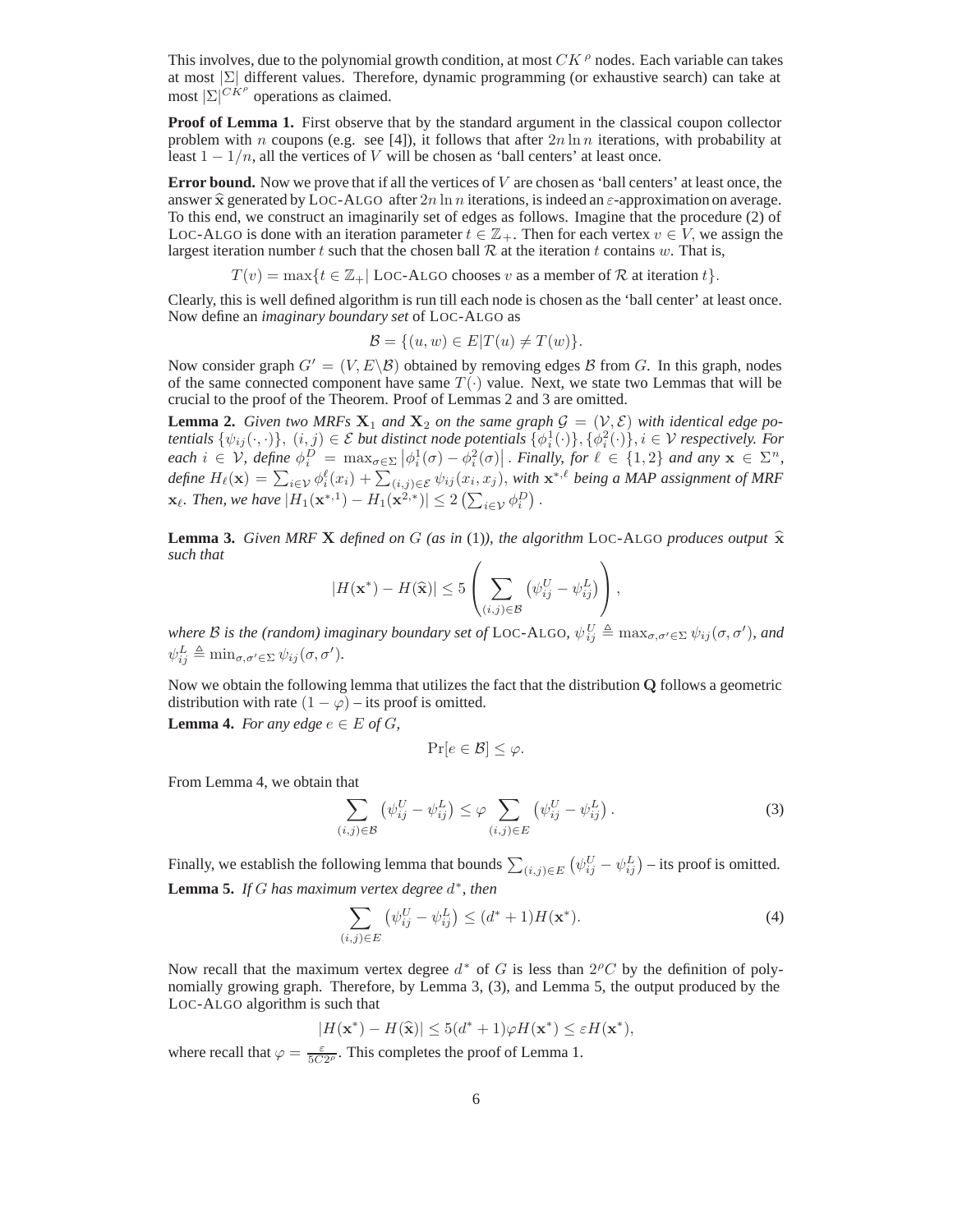# **5 Experiments**

Our algorithm provides a provable approximation for any MRF on a polynomially growing graph. In this section, we present experimental evaluations of our algorithm for two popular models: (a) synthetic Ising model, and (b) hardcore (independent set) model. As a reader will notice, the experimental results not only conform the qualitatively behavior proved by our theoretical result, but it also suggest that much tighter approximation guarantees should be expected in practice compared to what is guaranteed by theoretical results.

**Setup 1**<sup>2</sup> Consider a binary (i.e.  $\Sigma = \{0, 1\}$ ) MRF on an  $n_1 \times n_2$  grid  $G = (V, E)$ :

$$
\Pr(\mathbf{x}) \propto \exp\left(\sum_{i \in V} \theta_i x_i + \sum_{(i,j) \in E} \theta_{ij} x_i x_j\right), \text{ for } \mathbf{x} \in \{0,1\}^{n_1 n_2}.
$$

We consider the following scenario for choosing parameters (with the notation  $\mathcal{U}[a, b]$  for the uniform distribution over the interval  $[a, b]$ :

- 1. For each  $i \in V$ , choose  $\theta_i$  independently as per the distribution  $\mathcal{U}[-1, 1]$ .
- 2. For each  $(i, j) \in E$ , choose  $\theta_{ij}$  independently from  $\mathcal{U}[-\alpha, \alpha]$ . Here the *interaction* parameter  $\alpha$  is chose from  $\{0.125, 0.25, 0.5, 1, 2, 4, 8, 16, 32, 64\}.$



Figure 3: (A) plots the error of local update algorithm for a random Ising model in the grid graph of size  $10 \times 10$ , and (B) plots the error in the grid of size  $100 \times 10$ .

To compare the effectiveness of our algorithm for each size of the local updates, in our simulation, we fix the square size as a constant instead of choosing it from a distribution. We run the simulation for the local square size  $r \times r$  with  $r = 1, 2, 3$ , where  $r = 1$  is the case when each square consists of a single vertex. We computed an exact MAP assignment **x**<sup>∗</sup> by dynamic programming, and computed the output  $\hat{\mathbf{x}}$  of our local update algorithm for each r, by doing  $4n_1n_2\log(n_1n_2)$  many local updates for  $n_1 \times n_2$  grid graph. Then compare the error as follows:

$$
\text{Error} = \frac{H(\mathbf{x}^*) - H(\widehat{\mathbf{x}^*})}{H(\mathbf{x}^*)}
$$

 $\text{Error} = \frac{H(\mathbf{x}) - H(\mathbf{x}^*)}{H(\mathbf{x}^*)}$ .<br>We run the simulation for 100 trials and compute the average error for each case. The Figure 3(A) plots the error for the grid of size  $10 \times 10$ , while Figure 3(B) plots the error for the grid of size  $100 \times 10$ .

<sup>&</sup>lt;sup>2</sup>Though this setup has  $\phi_i, \psi_{ij}$  taking negative values, they are equivalent to the setup considered in the paper, since *affine* shift will make them non-negative without changing the distribution.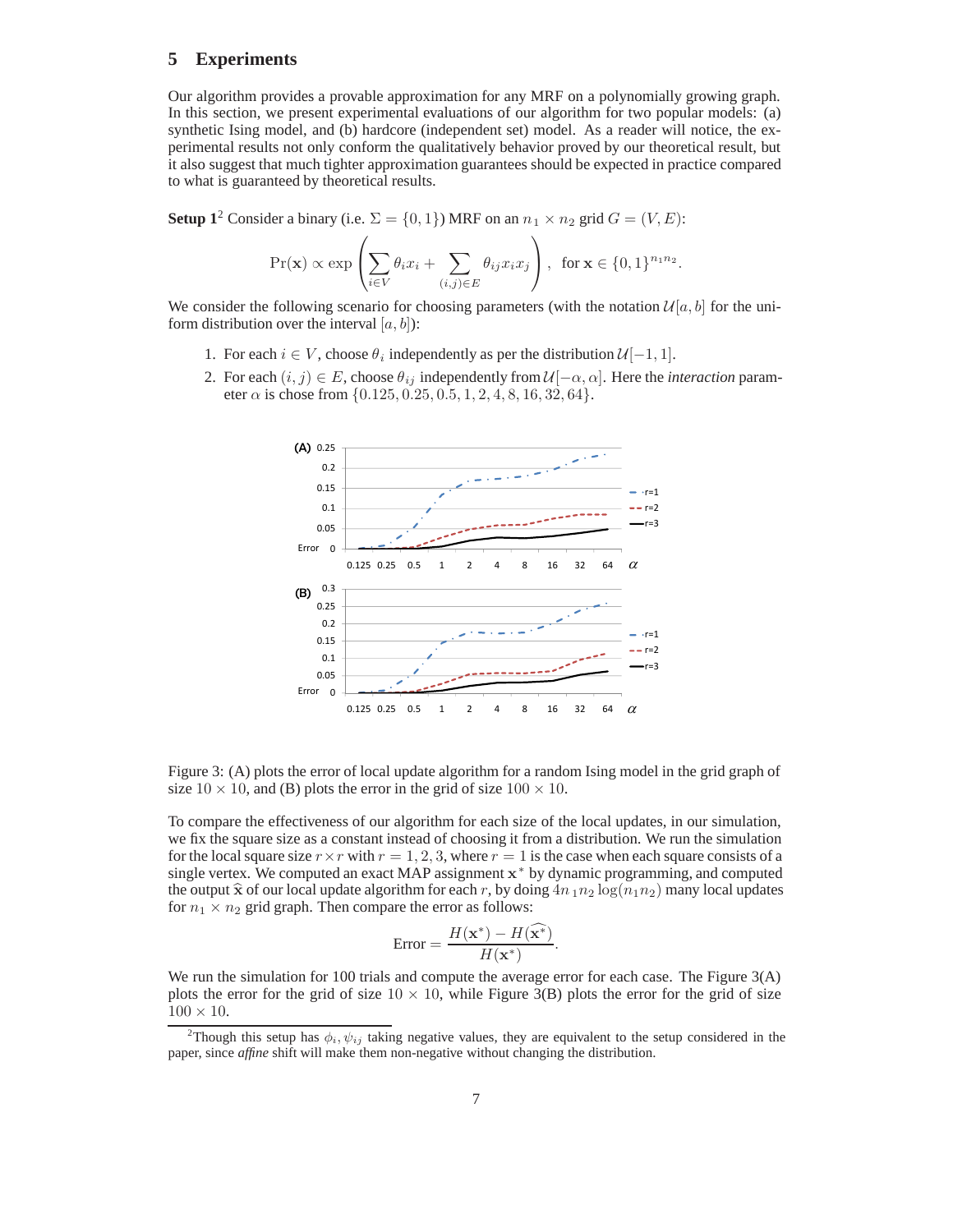Remind that the approximation guarantee of Theorem 1 is an error bound for the worst case. As the simulation result suggests, for any graph and any range of  $\alpha$ , the error of the local update algorithm decreases dramatically as r increases. Moreover, when r is comparably small as  $r = 3$ , the output of the local update algorithm achieves remarkably good approximation. Hence we observe that our algorithm performs well not only theoretically, but also practically.

**Setup 2.** We consider the vertex weighted independent set model defined on a grid graph. To this end, we start by description of a weighted independent set problem as the MRF model. Specifically, consider a binary MRF on an  $n_1 \times n_2$  grid  $G = (V, E)$ :

$$
\Pr(\mathbf{x}) \propto \exp\left(\sum_{i \in V} \theta_i x_i + \sum_{(i,j) \in E} \Psi(x_i x_j)\right), \text{ for } \mathbf{x} \in \{0,1\}^{n_1 n_2}.
$$

Here, the parameters are chosen as follows.

- 1. For each  $i \in V$ ,  $\theta_i$  is chosen independently as per the distribution  $\mathcal{U}[0, 1]$ .
- 2. The function  $\Psi(\cdot, \cdot)$  is defined as

$$
\Psi(\sigma, \sigma') = \begin{cases}\n-M & \text{if } (\sigma, \sigma') = (1, 1) \\
0 & \text{otherwise}\n\end{cases}
$$

where  $M$  is a large number.

For this model, we did simulations for grid graphs of size  $10 \times 10$ ,  $30 \times 10$ , and  $100 \times 10$  respectively. For each graph, we computed the average error as in the Setup 1, over 100 trials. The result is shown in the following table. As the result shows, our local update algorithm achieves remarkably good approximation of the MAP or equivalently in this setup the maximum weight independent set, even with very small  $r$  values !

|         | $10 \times 10$ | $30 \times 10$ | $100 \times 10^{-5}$ |
|---------|----------------|----------------|----------------------|
| $r=1$   | 0.219734       | 0.205429       | 0.208446             |
| $r=2$   | 0.016032       | 0.019145       | 0.019305             |
| $r = 3$ | 0.001539       | 0.002616       | 0.002445             |

It is worth nothing that choosing  $\theta_i$  from  $\mathcal{U}[0, \alpha]$  for any  $\alpha > 0$  will give the same approximation result, since  $x^*$  and  $\hat{x}$  are both linear on  $\alpha$ .

#### **6 Conclusion**

We considered the question of designing simple, iterative algorithm with local updates for finding MAP in any pair-wise MRF. As the main result of this paper, we presented such a randomized, local iterative algorithm that can find  $\varepsilon$ -approximate solution of MAP in any pair-wise MRF based on G within  $2n \ln n$  iterations and the computation per iteration is constant  $C(\varepsilon, \rho)$  dependent on the accuracy parameter  $\varepsilon$  as well as the growth rate  $\rho$  of the polynomially growing graph G. That is, ours is a local, iterative randomized PTAS for MAP problem in MRF with geometry. Our results are somewhat surprising given that thus far the known theoretical justification for such local algorithms strongly dependended on some form of convexity of the 'energy' function. In contrast, our results *do not* require any such condition, but only the geometry of the underlying MRF. We believe that our algorithm will be of great practical interest in near future as a large class of problems that utilize MRF based modeling and inference in practice have the underlying graphical structure possessing some form of geometry naturally.